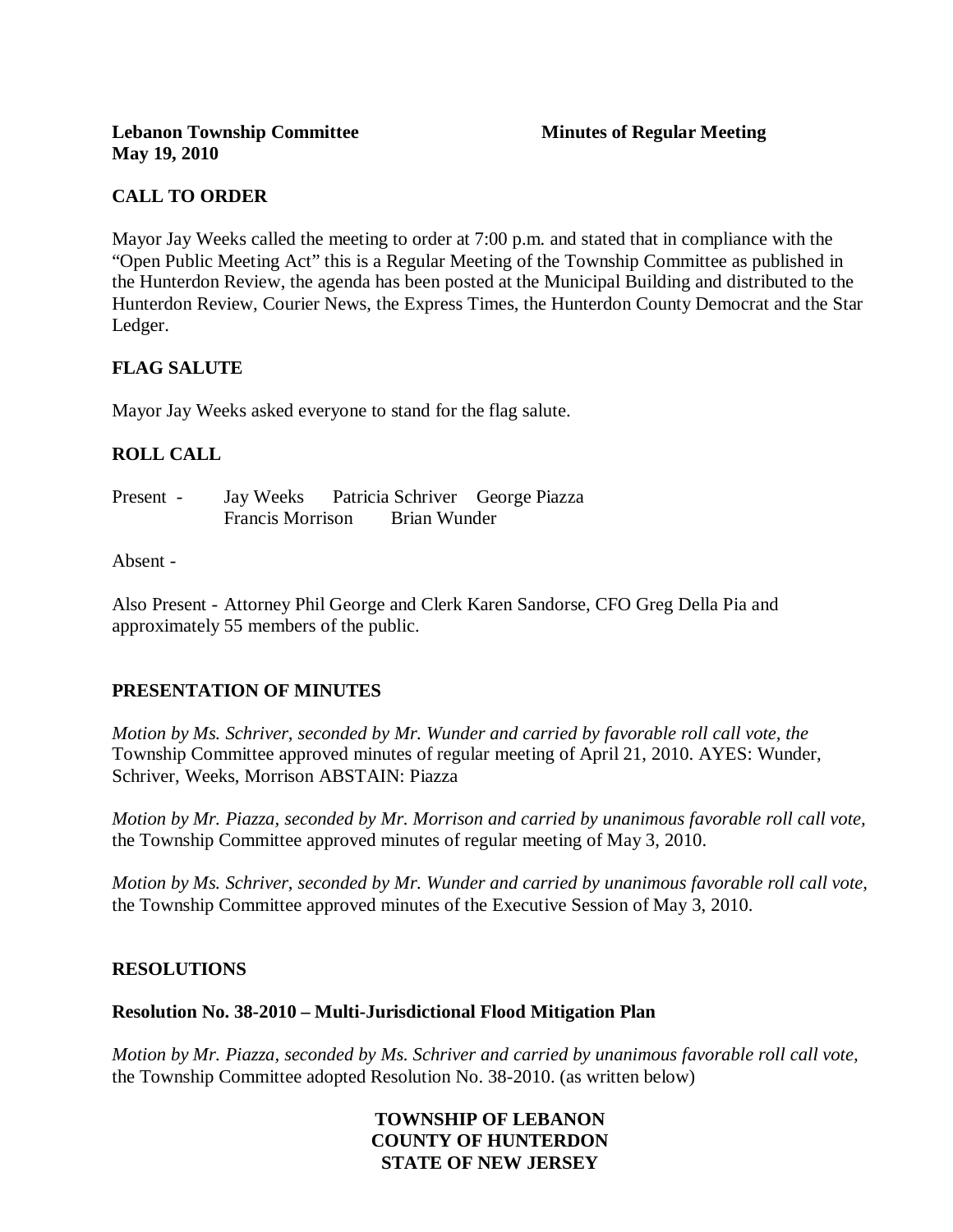LTCM 05/19/2010 Page 2 of 10

## **RESOLUTION NO. 38-2010 MULTI-JURISDICTIONAL FLOOD MITIGATION PLAN**

WHEREAS, the Multi-Jurisdictional Flood Mitigation Plan for Municipalities in the Non-tidal, New Jersey portion of the Delaware River Basin has been prepared in accordance with FEMA requirements at 44 C.F.R. 201.6; and,

WHEREAS, the Township of Lebanon, has participated in the preparation of the multijurisdictional Plan; and,

WHEREAS, Township of Lebanon, is a local unit of government that has afforded the citizens an opportunity to comment and provide input in the Plan and the actions in the Plan; and WHEREAS, Township of Lebanon, has reviewed the Plan and affirms that the Plan will be updated no less than every five years.

NOW THEREFORE, BE IT RESOLVED by Township Committee, that the Township of Lebanon, adopts the Multi-Jurisdictional Flood Mitigation Plan for Municipalities in the

Non-tidal, New Jersey portion of the Delaware River Basin and resolves to execute the actions in the Plan.

# **Resolution No. 39-2010 – Certifying the Tax Levy for NHVRHSD for 2010-11**

*Motion by Ms. Schriver, seconded by Mr. Piazza and carried by unanimous favorable roll call vote,* the Township Committee **defeated** Resolution No. 39-2010 (as written below) and noted that they support the concepts of Tewksbury Township's Resolution No 57-2010.

## **TOWNSHIP OF LEBANON COUNTY OF HUNTERDON STATE OF NEW JERSEY RESOLUTION NO. 39-2010**

# **A RESOLUTION CERTIFYING THE TAX LEVY FOR THE NORTH HUNTERDON-VOORHEES REGIONAL HIGH SCHOOL DISTRICT FOR THE 2010-11 YEAR**

WHEREAS, the proposed school budget general fund tax levy of the Board of Education of the North Hunterdon-Voorhees Regional High School District, County of Hunterdon, State of New Jersey, in the amount of \$46,660,801, was defeated by the voters at the annual election on April 20, 2010; and

WHEREAS, the Board of Education of the school district delivered the rejected proposed budget to the Lebanon Township Committee as required by law; and

WHEREAS, the Lebanon Township Committee has consulted with the Board of Education and has reviewed the school budget and desires to certify the amount necessary to be appropriated.

NOW, THEREFORE, BE IT RESOLVED by the Township Committee of the Township of Lebanon**,** County of Hunterdon, State of New Jersey that certain revisions be made to the 2010-2011 Budget of the Board of Education of the North Hunterdon-Voorhees Regional High School District as follows:

| 12-000-400-450 | <b>Construction Services</b>       | \$107,000    |
|----------------|------------------------------------|--------------|
| 11-000-230-330 | <b>Other Professional Services</b> | \$65,000     |
| 12-000-400-390 | <b>Professional Services</b>       | 6.000<br>SS. |
| 11-140-100-101 | <b>Salaries of Teachers</b>        | \$55,000     |
| 11-213-101-101 | <b>Salaries of Teachers</b>        | \$ 85,905    |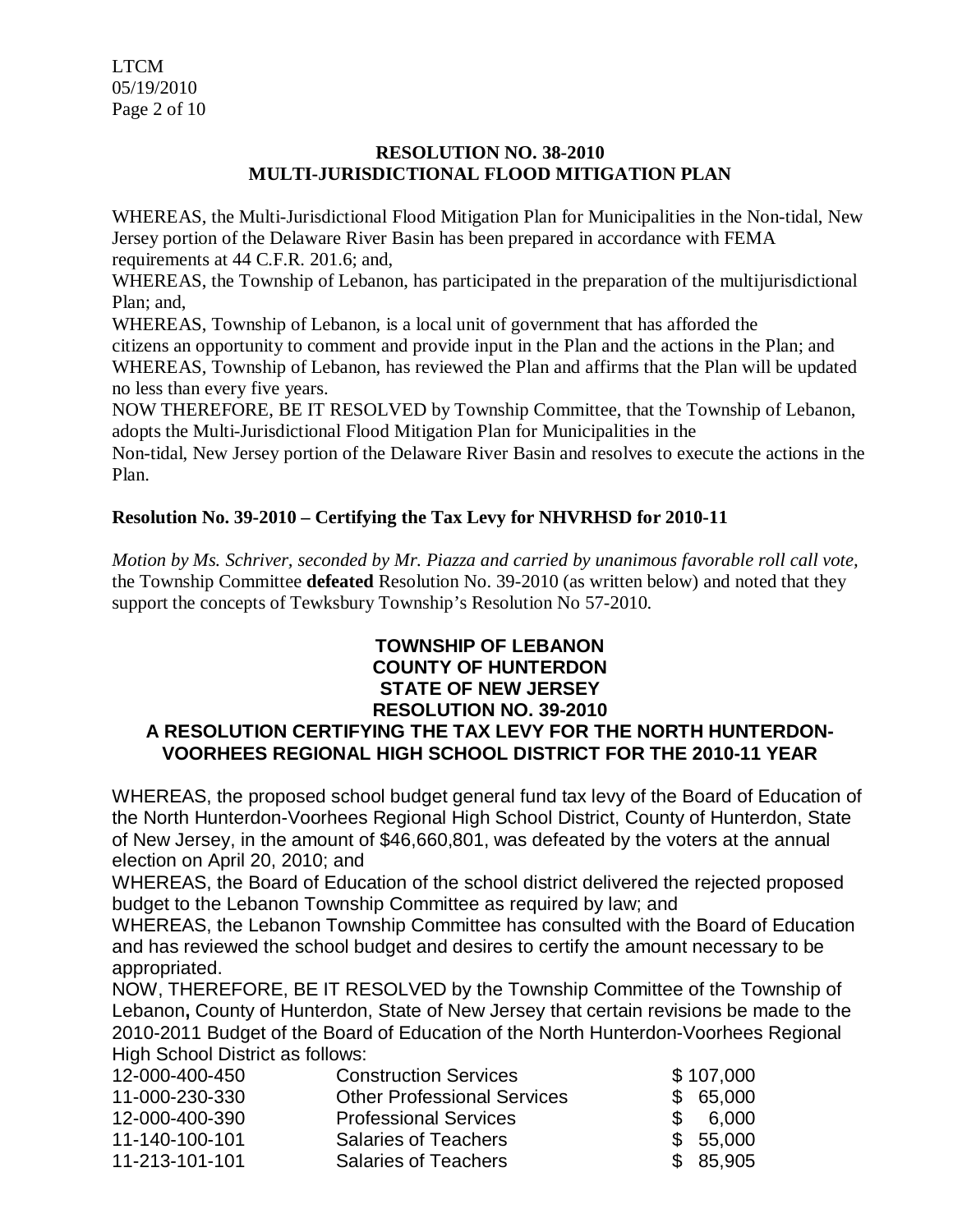LTCM 05/19/2010 Page 3 of 10

| 11-000-252-104 | <b>Salaries of Computer Staff</b> | \$ 60,000 |
|----------------|-----------------------------------|-----------|
| 11-XXX-XXX-270 | <b>Health Benefits</b>            | \$ 27,095 |
|                |                                   | \$406,000 |

That the Township Committee of the Township of Lebanon certifies the tax levy of \$46,254,801 for the North Hunterdon-Voorhees Regional High School District. This represents a tax levy reduction of \$406,000 from the specified line items as listed above.

It is hereby certified that the budget is sufficient to provide a thorough and efficient education for the students of North Hunterdon-Voorhees Regional High School District.

#### **Resolution No. 40-2010 - Certifying the Tax Levy for Lebanon Twp. School District 2010-11**

Mr. Piazza stated that he met with the local school and felt that the school provided a good budget and does not feel that it is necessary to cut another \$20,000.00 off of their already reduced budget. Ms. Schriver stated that she was discouraged when the budget was defeated by the voters and stated to the School Board and the Administration that they need to sell themselves to the voters in the future. Ms. Schriver gave "Hats Off" to the School Board and the Administration for a job well done.

*Motion by Mr. Weeks, seconded by Ms. Schriver and carried by unanimous favorable roll call vote*, the Township Committee **defeated** Resolution No. 40-2010. (as written below)

## **TOWNSHIP OF LEBANON COUNTY OF HUNTERDON STATE OF NEW JERSEY RESOLUTION NO. 40-2010 A RESOLUTION CERTIFYING THE TAX LEVY FOR THE LEBANON TOWNSHIP SCHOOL DISTRICT FOR THE 2010-11 YEAR**

WHEREAS, the proposed school budget general fund tax levy of the Board of Education of the Lebanon Township School District, County of Hunterdon, State of New Jersey, in the amount of \$10,686,595.00 was defeated by the voters at the annual election on April 20, 2010; and

WHEREAS, the Board of Education of the school district delivered the rejected proposed budget to the Lebanon Township Committee as required by law; and

WHEREAS, the Lebanon Township Committee has consulted with the Board of Education and has reviewed the school budget and desires to certify the amount necessary to be appropriated.

NOW, THEREFORE, BE IT RESOLVED by the Township Committee of the Township of Lebanon**,** County of Hunterdon, State of New Jersey that certain revisions be made to the 2010-2011 Budget of the Board of Education of the Lebanon Township School District as follows:

| 11-190-270-033-000 | <b>Health Benefits</b> | \$80,000  |
|--------------------|------------------------|-----------|
|                    | <b>Energy Costs</b>    | 20,000    |
|                    |                        | \$100,000 |

That the Township Committee, of the Township of Lebanon, certifies the tax levy of \$10,586,595.00 for the Lebanon Township School District. This represents a tax levy reduction of \$100,000.00 from the specified line items as listed above.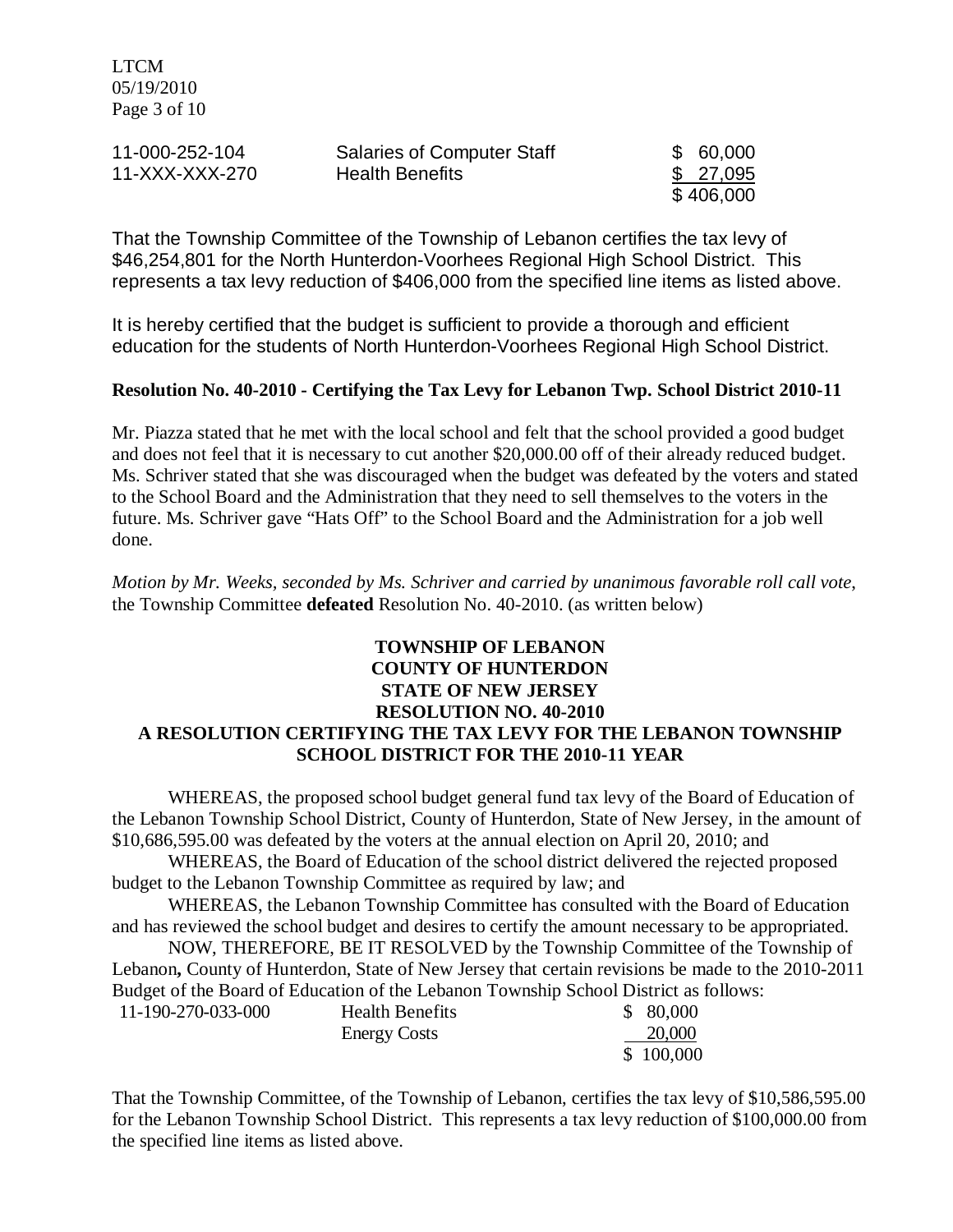It is hereby certified that the budget is sufficient to provide a thorough and efficient education for the students of Lebanon Township School District.

## **Resolution No. 40A-2010 - Certifying the Tax Levy for Lebanon Twp. School District 2010-11**

*Motion by Mr. Piazza, seconded by Mr. Wunder and carried by unanimous favorable roll call vote,* the Township Committee adopted Resolution No. 40A-2010. (as written below)

## **TOWNSHIP OF LEBANON COUNTY OF HUNTERDON STATE OF NEW JERSEY RESOLUTION NO. 40A-2010 A RESOLUTION CERTIFYING THE TAX LEVY FOR THE LEBANON TOWNSHIP SCHOOL DISTRICT FOR THE 2010-11 YEAR**

WHEREAS, the proposed school budget general fund tax levy of the Board of Education of the Lebanon Township School District, County of Hunterdon, State of New Jersey, in the amount of \$10,686,595.00 was defeated by the voters at the annual election on April 20, 2010; and

WHEREAS, the Board of Education of the school district delivered the rejected proposed budget to the Lebanon Township Committee as required by law; and

WHEREAS, the Lebanon Township Committee has consulted with the Board of Education and has reviewed the school budget and desires to certify the amount necessary to be appropriated.

NOW, THEREFORE, BE IT RESOLVED by the Township Committee of the Township of Lebanon**,** County of Hunterdon, State of New Jersey that certain revisions be made to the 2010-2011 Budget of the Board of Education of the Lebanon Township School District as follows: 11-190-270

| 0-033-000 | <b>Health Benefits</b> | \$ 80,000 |
|-----------|------------------------|-----------|
|           |                        | \$80,000  |

That the Township Committee, of the Township of Lebanon, certifies the tax levy of \$10,606,595.00 for the Lebanon Township School District. This represents a tax levy reduction of \$80,000.00 from the specified line items as listed above.

It is hereby certified that the budget is sufficient to provide a thorough and efficient education for the students of Lebanon Township School District.

## **Resolution No. 41-2010 – Delay in 2010 Municipal Budget Introduction**

*Motion by Mr. Piazza, seconded by Mr. Wunder and carried by unanimous favorable roll call* vote, the Township Committee adopted Resolution No. 41-2010. (as written below)

## **TOWNSHIP OF LEBANON COUNTY OF HUNTERDON STATE OF NEW JERSEY RESOLUTION No. 41-2010**

WHEREAS, under provisions of N.J.S.A.40A:4-5, a municipality shall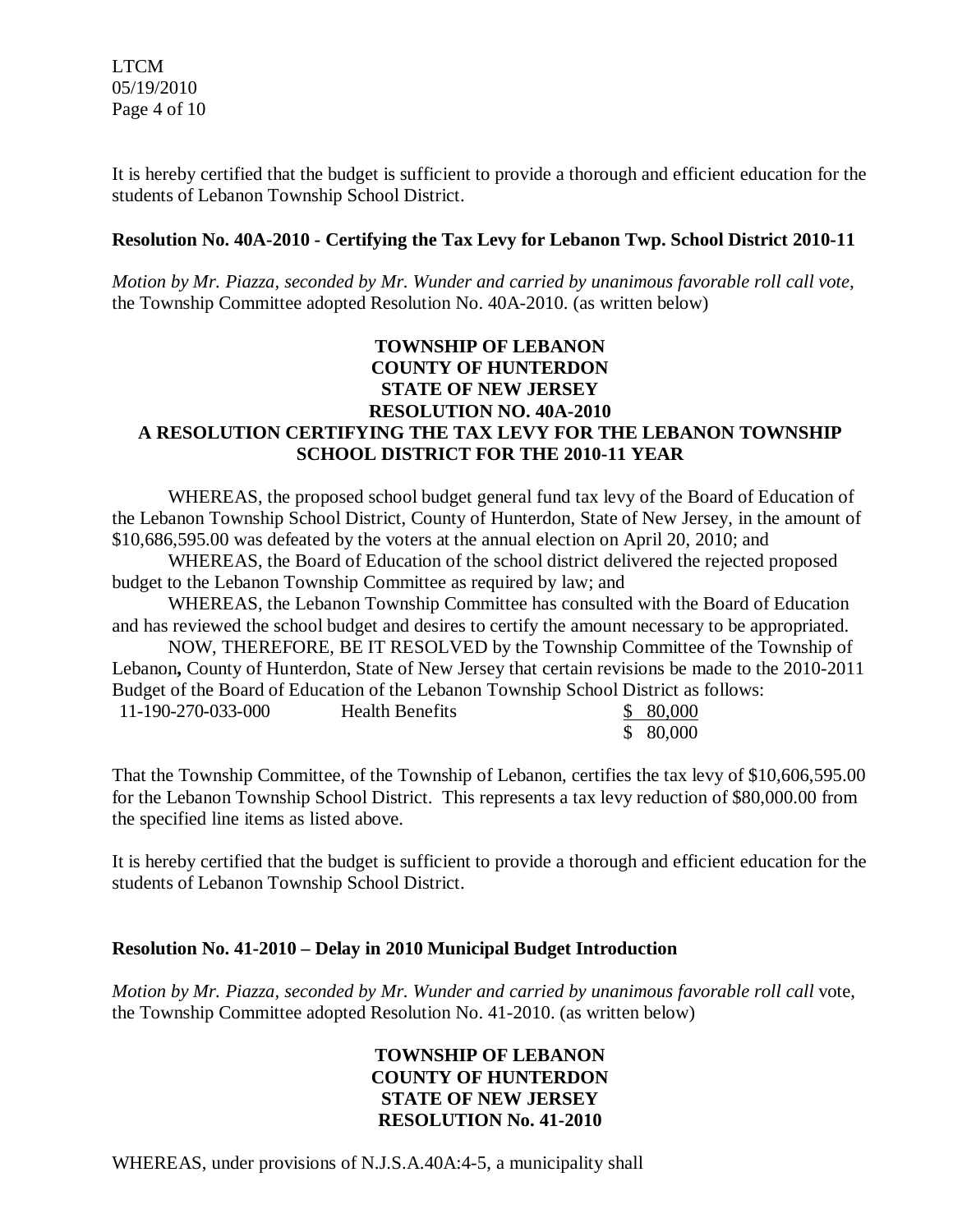LTCM 05/19/2010 Page 5 of 10

introduce the Local Municipal Budget no later than March 31 of the fiscal year; and, WHEREAS, the Township of Lebanon has delayed the introduction of the 2010 Municipal Budget past the statutory deadline; and,

NOW, THEREFORE BE IT RESOLVED, by the Township Committee of the Township of Lebanon, Hunterdon County, New Jersey, that the Township of Lebanon hereby petitions the Director of the Division of Local Government Services to allow a delayed introduction of the 2010 Lebanon Township Municipal Budget; and,

BE IT FURTHER RESOLVED that a certified copy of this Resolution shall be forwarded to the Director of the Division of Local Government Services, 101 South Broad Street, P.O. Box 803, Trenton, New Jersey 08625-0803.

## **Resolution No. 42-2010 – Special Item of Revenue**

*Motion by Ms. Schriver, seconded by Mr. Wunder and carried by unanimous favorable roll call*  vote, the Township Committee adopted Resolution No. 42-2010. (as written below)

## **TOWNSHIP OF LEBANON COUNTY OF HUNTERDON STATE OF NEW JERSEY RESOLUTION No. 42-2010**

WHEREAS, the 2010 Local Municipal Budget was introduced on the 19th day of May, 2010; and,

WHEREAS, during the fiscal year 2010 the Township of Lebanon has been allocated a state grant for various programs in the amount of \$27,920.00. NOW, THEREFORE BE IT RESOLVED, that petition be made herewith to the Director of the Division of Local Government Services that the 2010 Local Municipal Budget include a special item of revenue under the heading of "Special Items of General Revenue Anticipated with Prior Written Consent of Director of Local Government Services-Public and Private Revenues Offset with Appropriations:"

| <b>Clean Communities Program</b>                      | \$19,540.00 |
|-------------------------------------------------------|-------------|
| Clean Communities – Prior Year Unapprop.              | 4,032.00    |
| Recycling Tonnage Grant – Prior Year Unapprop.        | 2,865.00    |
| Drunk Driving Enforcement Fund – Prior Year Unapprop. | 1,483.00    |

\$27,920.00

#### **Resolution No. 43-2010 – Special Item of Revenue**

*Motion by Ms. Schriver, seconded by Mr. Wunder and carried by unanimous favorable roll call*  vote, the Township Committee adopted Resolution No. 43-2010. (as written below)

> TOWNSHIP OF LEBANON COUNTY OF HUNTERDON STATE OF NEW JERSEY RESOLUTION No. 43-2010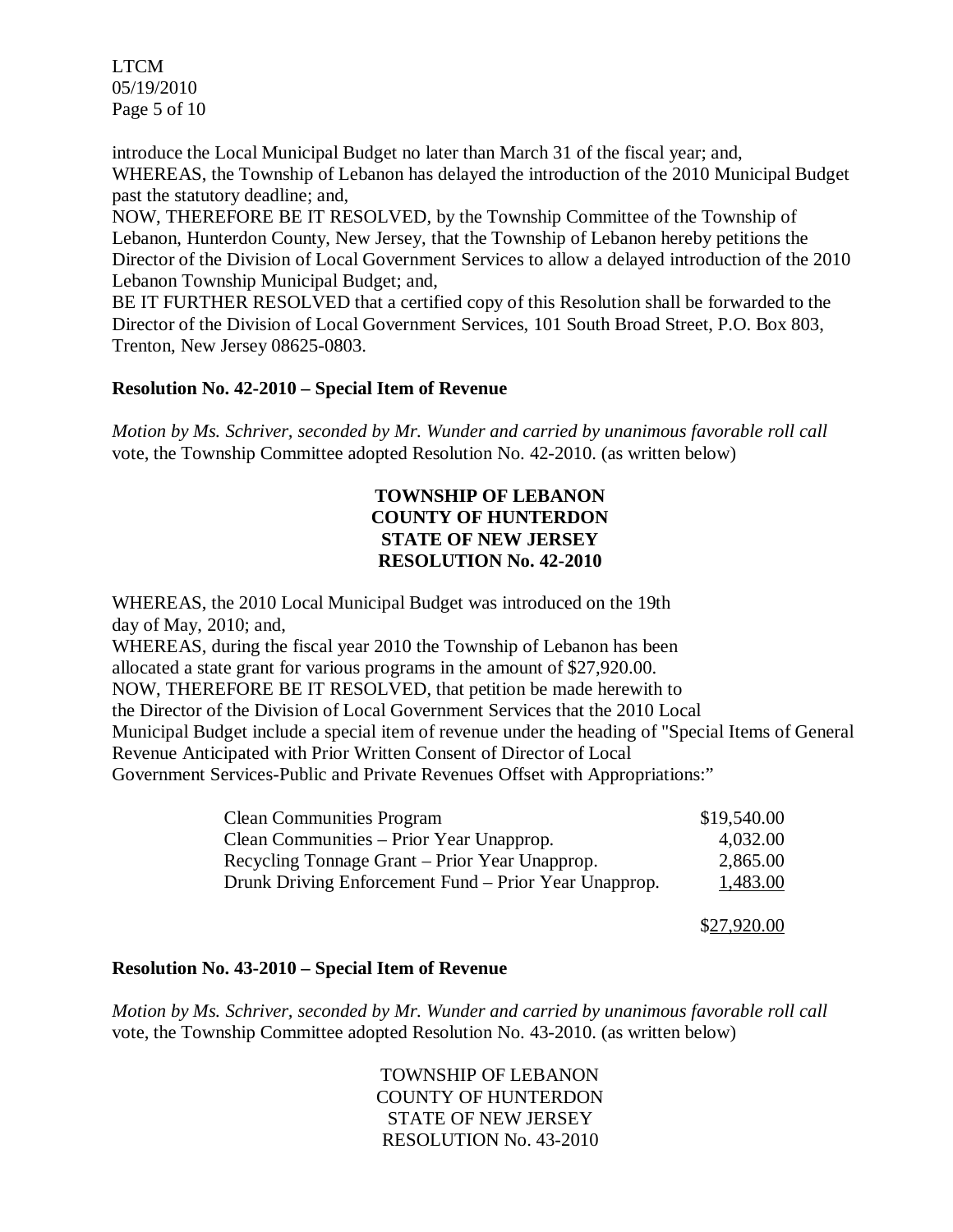LTCM 05/19/2010 Page 6 of 10

WHEREAS, the 2010 Local Municipal Budget was introduced on the 19th day of May, 2010; and, WHEREAS, during fiscal year 2010, the Township of Lebanon has been allocated a state grant for the Uniform Fire Safety Act in the amount of \$6,238.00. NOW, THEREFORE BE IT RESOLVED, that petition be made herewith to the Director of the Division of Local Government Services that the 2010 Local Municipal Budget include a special item of revenue under the heading of "Special Items of General Revenue Anticipated with Prior Written Consent of Director of Local Government Services-Other Special Items: Uniform Fire Safety Act", in the amount of \$6,238.00.

#### **Resolution No. 44-2010 – Defer School Taxes**

*Motion by Mr. Piazza, seconded by Mr. Morrison and carried by unanimous favorable roll call vote,* the Township Committee adopted Resolution No. 44-2010. (as written below)

## **TOWNSHIP OF LEBANON COUNTY OF HUNTERDON STATE OF NEW JERSEY RESOLUTION NO. 44-2010**

WHEREAS, the provisions of C.63, P.L.1991 (The Supplemental Municipal Property Tax Relief Act) under Section 13 required municipalities whose school tax year is on a fiscal basis to defer twenty-five (25) per cent of the maximum allowable amount and anticipate it into their budget over a four (4) year period beginning in budget year 1991, and ending in budget year 1994 as additional Municipal surplus to offset the local property tax levy for local purposes; and, WHEREAS, the provisions of C.63, P.L.1991 were amended in calendar year 1993 that changed the mandatory provision of the use of this deferred school tax to a permissive provision; and, WHEREAS, the revised provisions for electing to utilize the deferred school tax require the governing body to make such election by introduction of the municipal budget. NOW, THEREFORE, BE IT RESOLVED by the Township Committee of the Township of Lebanon

that election be made to defer school taxes as of December 31, 2010, and be reflected in the Annual Financial Statement for the year 2010 as follows:

|                                                                   | FY 09-10<br><b>SCHOOL LEVY</b> | <b>MAXIMUM AMOUNT</b><br>OF DEFER TAX |
|-------------------------------------------------------------------|--------------------------------|---------------------------------------|
| Local School Tax                                                  | \$10,686,595                   | \$5,343,297                           |
| TOTAL MAXIMUM DEFER TAX 12/31/09                                  |                                | 5,343,297                             |
| LESS - DEFER TAX $12/31/08$                                       |                                | 1,921,263                             |
| INCREASE IN MAXIMUM DEFER TAX<br>ALLOWABLE FOR CALENDAR YEAR 2010 |                                | \$3,422,034                           |
| AMOUNT DEFERRED AT 12/31/09                                       |                                | \$600,000                             |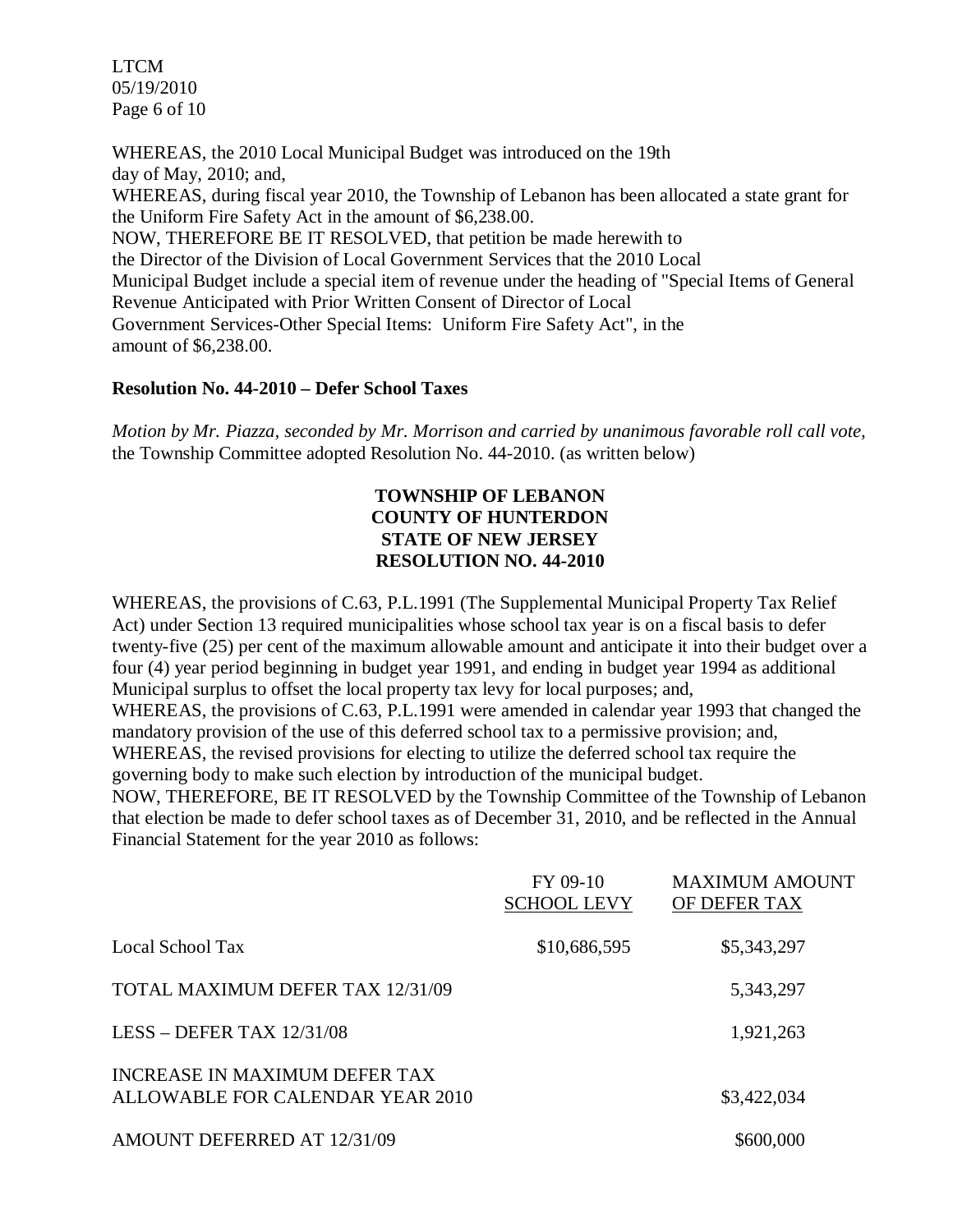LTCM 05/19/2010 Page 7 of 10

## **Resolution No. 45-2010 – Set Municipal Open Space Tax Rate**

*Motion by Mr. Wunder, seconded by Mr. Morrison and carried by unanimous favorable roll call*  vote, the Township Committee adopted Resolution No. 45-2010. (as written below)

## **TOWNSHIP OF LEBANON COUNTY OF HUNTERDON STATE OF NEW JERSEY RESOLUTION NO. 45-2010**

WHEREAS, the provisions of the Township of Lebanon's open space ordinance allows the township committee to set the open space tax rate annually within a specified range; and,

WHEREAS, the township committee desires to set municipal open space tax rate at \$0.03 per \$100 of assessed valuation for the 2010 calendar year.

NOW, THEREFORE, BE IT RESOLVED by the Township Committee of the Township of Lebanon that election be made to set the municipal open space tax rate at \$0.03 per \$100 of assessed valuation for the 2010 calendar year.

## **Resolution No. 46-2010 – 2010 Municipal Budget**

Mr. Wunder stated the he is concerned that the Fire Company is in need of a new ambulance and that it should be budgeted for this year. The Fire Chief stated that he feels that the Fire Department is okay with the ambulances they have at this time, however, if the Township does not receive grant money for one in 2010, it will be necessary to purchase one in 2011.

*Motion by Ms. Schirver, seconded by Mr. Piazza and carried by unanimous favorable roll call vote,*  the Township Committee adopted Resolution No. 46-2010. (as written below)

## **TOWNSHIP OF LEBANON COUNTY OF HUNTERDON STATE OF NEW JERSEY RESOLUTION NO. 46-2010**

WHEREAS, the Township of Lebanon is holding a meeting on May 19, 2010, for the purpose of introducing the 2010 Municipal Budget and conducting other matters; and, NOW, THEREFORE BE IT RESOLVED, by the Township Committee of the Township of Lebanon, Hunterdon County, New Jersey, that the Township of Lebanon hereby petitions the Director of the Division of Local Government Services that the 2010 Local Municipal Budget be introduced and approved on May 19, 2010.

#### 2010 LEBANON TOWNSHIP MUNICIPAL BUDGET

| Surplus anticipated general revenues | \$1,006,000.00 |
|--------------------------------------|----------------|
| Total Miscellaneous revenue          | 2,834,284.00   |
| Receipts from Delinquent Taxes       | 275,000.00     |
| <b>Local Property Taxes</b>          | 528,839.00     |
| <b>Total General Revenues</b>        | \$4,644,123.00 |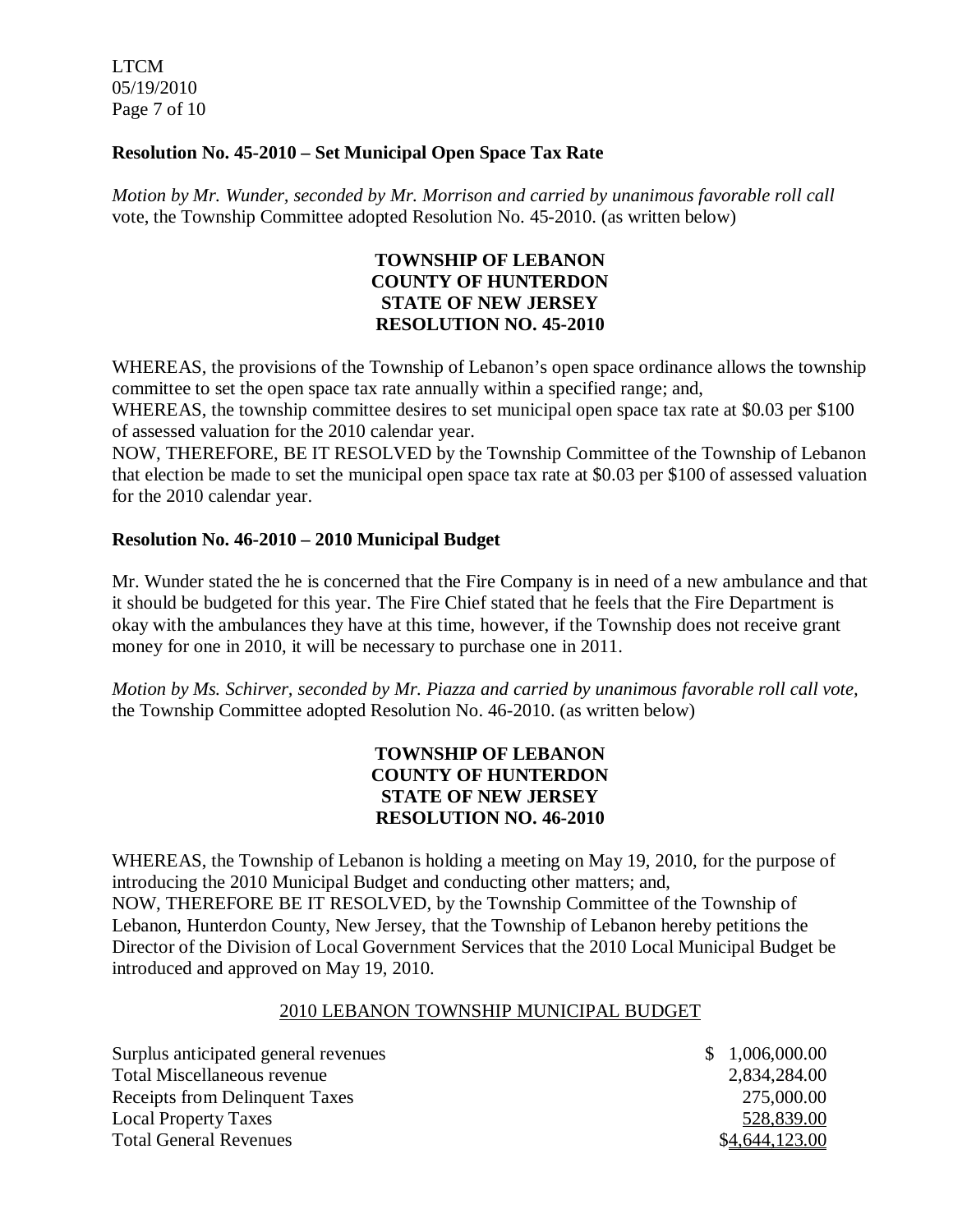LTCM 05/19/2010 Page 8 of 10

Total Operations  $$3,469,166.00$ Capital Improvements 36,500.00 Debt Service 261,612.00 Statutory Expenses 378,692.00 Reserve for Delinquent Taxes Total 2010 Municipal Budget  $$4,644,123.00$ 

498,153.00

Municipal Tax Rate \$0.06973

The public hearing for the budget will be held on June 16, 2010.

#### **OLD BUSINESS**

#### **Warren Newman – NJWSA Maintenance Agreement –Nicholson Tract**

Mr. Warren Newman provided the Township Committee with a copy of the proposed Management and Maintenance Agreement associated with three parcels of property in the Township; the Nicholson property, the Goracy property and the Schaaf property. These three parcels were acquired by the Township in conjunction with the NJWSA. In August of 2005, Eileen Swan discussed the Agreement with the Township and it was forwarded to Attorney Bernstein's office for review. There were some minor comments made on the Agreement, which were agreed to. For some reason, it was never memorialized by the Township Committee. The Agreement has been slightly modified as it only pertained to the Nicholson tract and now it will include all three tracts. The Agreement formalizes the items listed in the deed itself. It states that the Township and the NJWSA own the property and that it is to be maintained as Open Space. The language gives the Township certain rights, such as leasing the property. There will be no cost incurred by the Township. There was one item associated to the signage, which has been addressed by the signs that are already posted.

Mr. Newman asked that Attorney Bernstein and review the Agreement and to consider execution. Mr. Newman stated that NJWSA will require that this Agreement be in place before any other agreements or purchases are made with the Township.

Attorney Bernstein will review the Agreement for consideration by the Township Committee at the June 2, 2010 meeting.

## **Approve TRC Environmental Corporation Proposals – Ground Water Sampling and Fire Station Reporting**

Held to the June 2, 2010 meeting.

#### **Appoint DPW Summer Help**

*Motion by Ms. Schriver, seconded by Mr. Wunder and carried by unanimous favorable roll call vote,* the Township Committee appointed Chris Bisbee and Michael Tampier for the DPW Summer Help positions at a rate of \$12.00 per hour.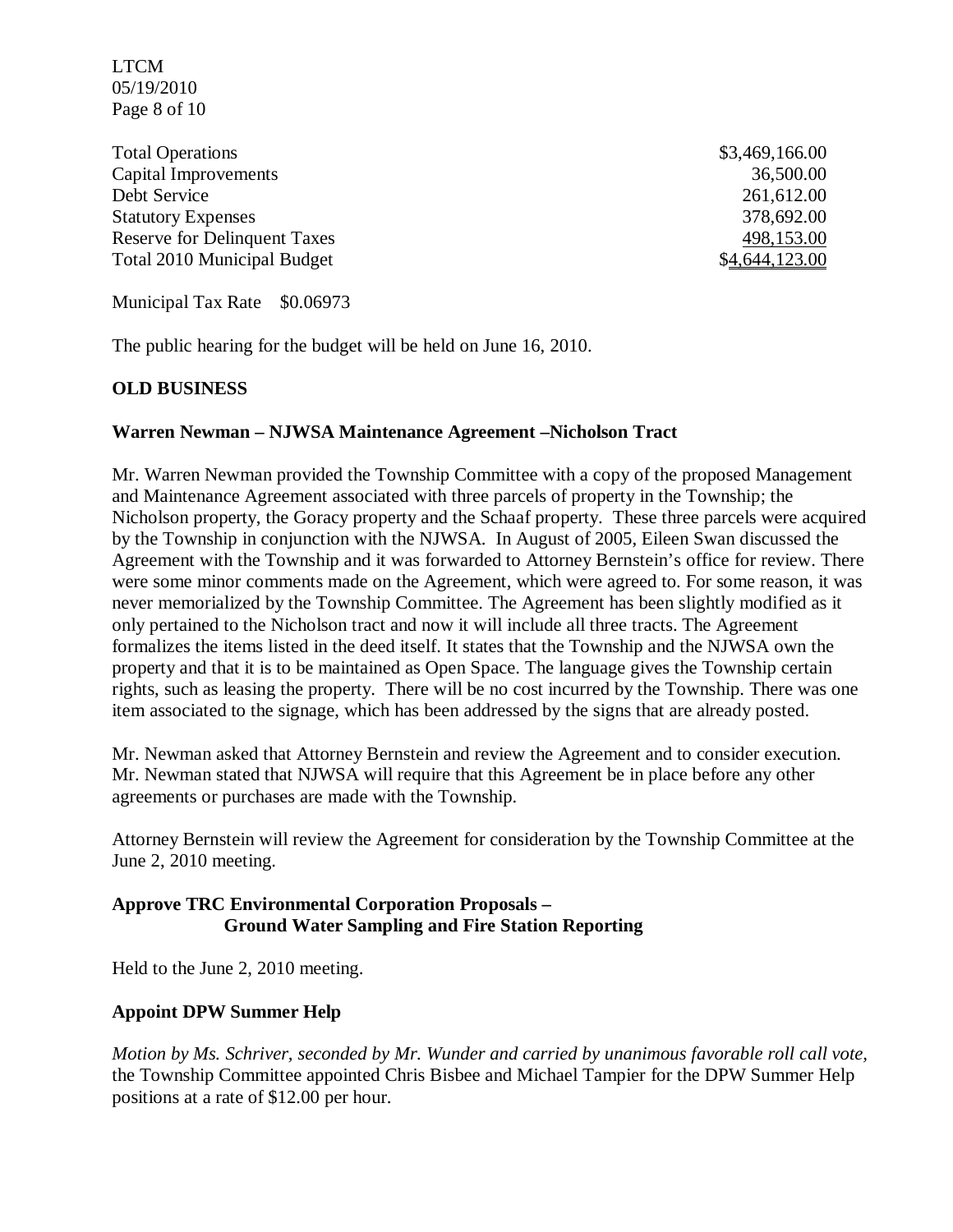LTCM 05/19/2010 Page 9 of 10

#### **NEW BUSINESS**

Mr. and Mrs. Jonathan Brown – 224 Maple Lane

Mr. and Mrs. Brown of Maple Lane where in attendance to inform the Township Committee of a problem they are having with stormwater runoff on their property. There is a drainage pipe that runs under the road which provides for a means for water to drain off the mountain. The water drains onto their property. Due to new constructions, the Browns are experiencing large amounts of water on their property. Their septic system is failing and their sump pump is running constantly.

The DPW Supervisor will speak to the Township Engineer and they will go out to view the property. The Township Engineer is to provide an opinion on the drainage issue and if there is a need to add an easement for work to be done.

## **PRESENTATION OF VOUCHERS**

Committee Members provided a description of vouchers exceeding \$1000.00.

*Motion by Mr. Piazza, seconded by Ms. Schriver and carried by unanimous favorable roll call vote,* the Township Committee approved the May 19, 2010 in the amount of \$325,532.23.

#### **CORRESPONDENCE**

- a. Tax Collector's Report for the month of April 2010
- b. Township of Tewksbury Administrator Jesse Landon, NHVRHS Dist. Tax Levy
- c. Hunterdon County Utilities Authority Solid Waste Meeting/Recycling Programs

## **PUBLIC COMMENTS**

*Motion by Mr. Piazza, seconded by Ms. Schriver and carried by unanimous favorable roll call vote,* the Township Committee opened the Public Comment portion of the meeting.

Ms. Georgette Szymczak thanked the Township Committee for their thoughtful consideration of the Lebanon Township School Budget.

Mr. Ron Milkowski asked about the cost of \$1100.00 for the recording system rented for the May 3, 2010 meeting which was held at the Woodglen School. He asked if the school had one that could have been used. The School Administration stated that they do not have a system which would have accommodated the needs of the Township.

Ms. Erin Crail asked if there was a way for the Township Committee to hear public comments earlier in the meeting. She had wanted to make a statement, to the Township Committee, prior to their consideration on the Local School Budget. Ms. Crail read her statement supporting the Local School Budget and requested that the Township Committee not further cut it.